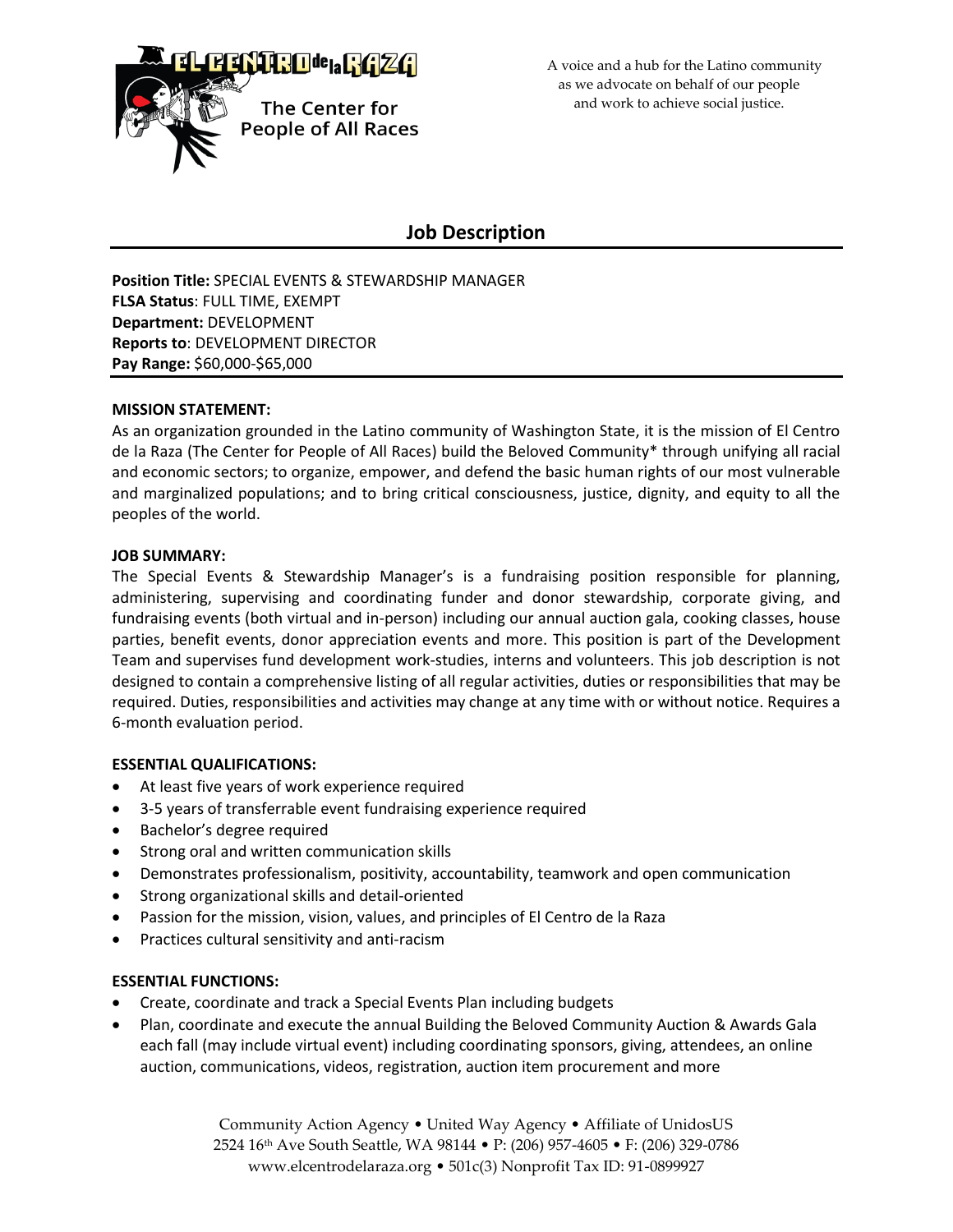- Coordinates all gala event services including venue, catering, audio/video, etc.
- Manage a Corporate Giving and Donor portfolios related to special events and manage Engagement and Stewardship Plans
- Track all donor, gift, engagement and stewardship data in Greater Giving and Salesforce databases
- Reconcile revenue and expenses monthly with Fiscal Office
- Research and solicit potential sponsors, table ambassadors and event donors
- Write and submit all sponsorship related applications, proposals and grants
- Strategize and coordinate auction item procurement and donations including managing a Procurement Committee
- Coordinate house parties and stewardship, appreciation and benefit events
- Coordinate Cooking Classes including marketing, outreach, sales, classes, instructor recruitment and orientation, staffs evening/weekend classes, etc.
- Coordinate event promotion, social media, marketing, communications, outreach and publicity
- Provide reports, weekly updates and monthly Board reports
- Supervise fund development work-studies, interns and volunteers
- Attend all team and organization meetings, events and activities as assigned
- Collaborate with all employees to achieve the mission and fundraising goals of the organization
- Perform other duties and responsibilities as assigned by the Development Director

### **SKILLS/TECHNICAL KNOWLEDGE:**

- Computer proficiency, including Microsoft Office 365
- Experience with Greater Giving, Salesforce, Adobe Creative Suite, or similar software is a plus.

### **WORKING CONDITIONS:**

Works in a general office environment at EL Centro de la Raza. Works a minimum of 40 hours per week. May require a flexible schedule. May work different hours on different days. May require some local travel. This work is temporarily remote but classified as hybrid when our offices re-open. El Centro de la Raza reserves the right to change any or all conditions under which this position is permitted to work remotely or withdraw permission to work remotely with or without advance notice.

### **PHYSICAL REQUIREMENTS:**

- Ability to sit, walk, stand, bend, squat, climb, kneel, and twist on an intermittent or continuous basis
- Ability to grasp, push, pull objects such as files, file cabinet drawers, and reach overhead
- Ability to operate telephone, desktop or laptop computer
- Ability to lift up to 40 lbs. and move large boxes of donations, furniture, etc. as needed

### **BENEFITS FOR FULL-TIME/PART-TIME STAFF:**

- Medical and Dental Insurance with competitive employee and family rates.
- Basic Life Insurance provided at no cost to employee; option to buy additional coverage.
- 401(k) plan with 5% employer contribution; eligible to participants after six months of employment; eligible for employer contribution after first year of employment.